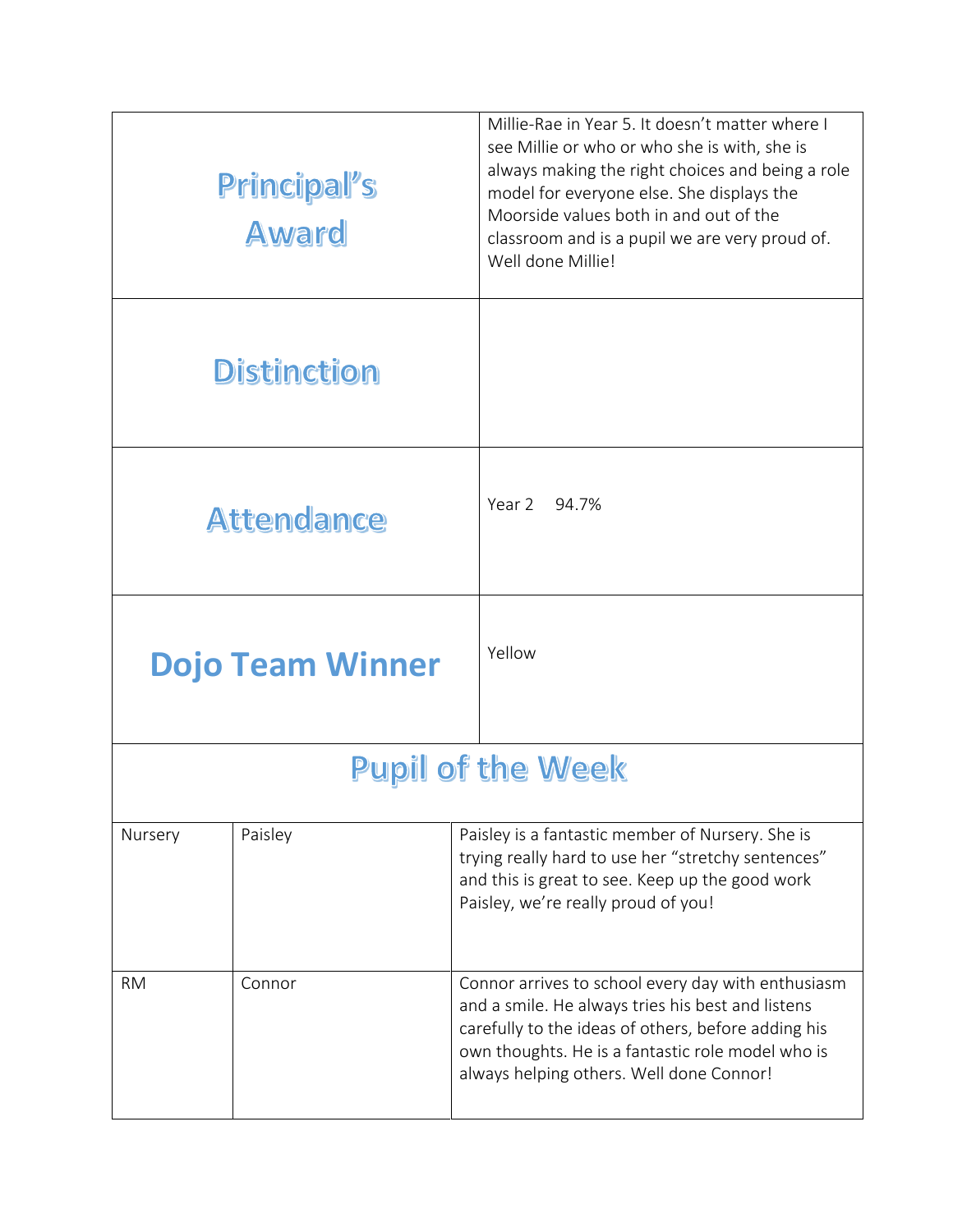| <b>RC</b> | Archie G   | Archie is really trying hard to apply himself at the<br>moment. He is working hard on his reading at home<br>and this is having a fantastic impact on his learning<br>in school. He is making great progress in phonics<br>and I am very proud indeed. Keep up the great<br>work Archie!                                       |
|-----------|------------|--------------------------------------------------------------------------------------------------------------------------------------------------------------------------------------------------------------------------------------------------------------------------------------------------------------------------------|
| 1F        | Amelia K   | Amelia comes into school with a beautiful smile on<br>her face. She is an eager learner and is always<br>joining in with class discussions. She is particularly<br>enjoying our current topic - Australia. Keep shining<br>Amelia!                                                                                             |
| 1B        | Dylan H    | Dylan is always listening in class, following<br>instructions, and doing the right thing. I have<br>noticed big improvements in Dylans writing this<br>week, as he has been remembering to use his finger<br>spaces! Keep working hard Dylan.                                                                                  |
| 2T        | Freya H    | Freya has had another amazing week. She works<br>extremely hard and shows amazing determination<br>and independence in all that she does. We are so<br>proud of you and your amazing attitude to learning<br>Freya, keep up the brilliant work!                                                                                |
| 2PR       | Millie McG | It is Millie's last day at Moorside and we shall miss<br>her very much. She is a lovely pupil who always<br>comes into school with a smile on her face. She<br>always tries so hard with her learning. This week she<br>has particularly impressed us with her division skills.<br>We wish you all the best in your new school |
| 3S        | London     | London has had a fantastic week. He has been<br>listening carefully and always has thoughtful<br>contributions to make to class discussions. I can tell<br>London is really enjoying learning about the Stone<br>Age, and it's showing in his work. Keep it up London!                                                         |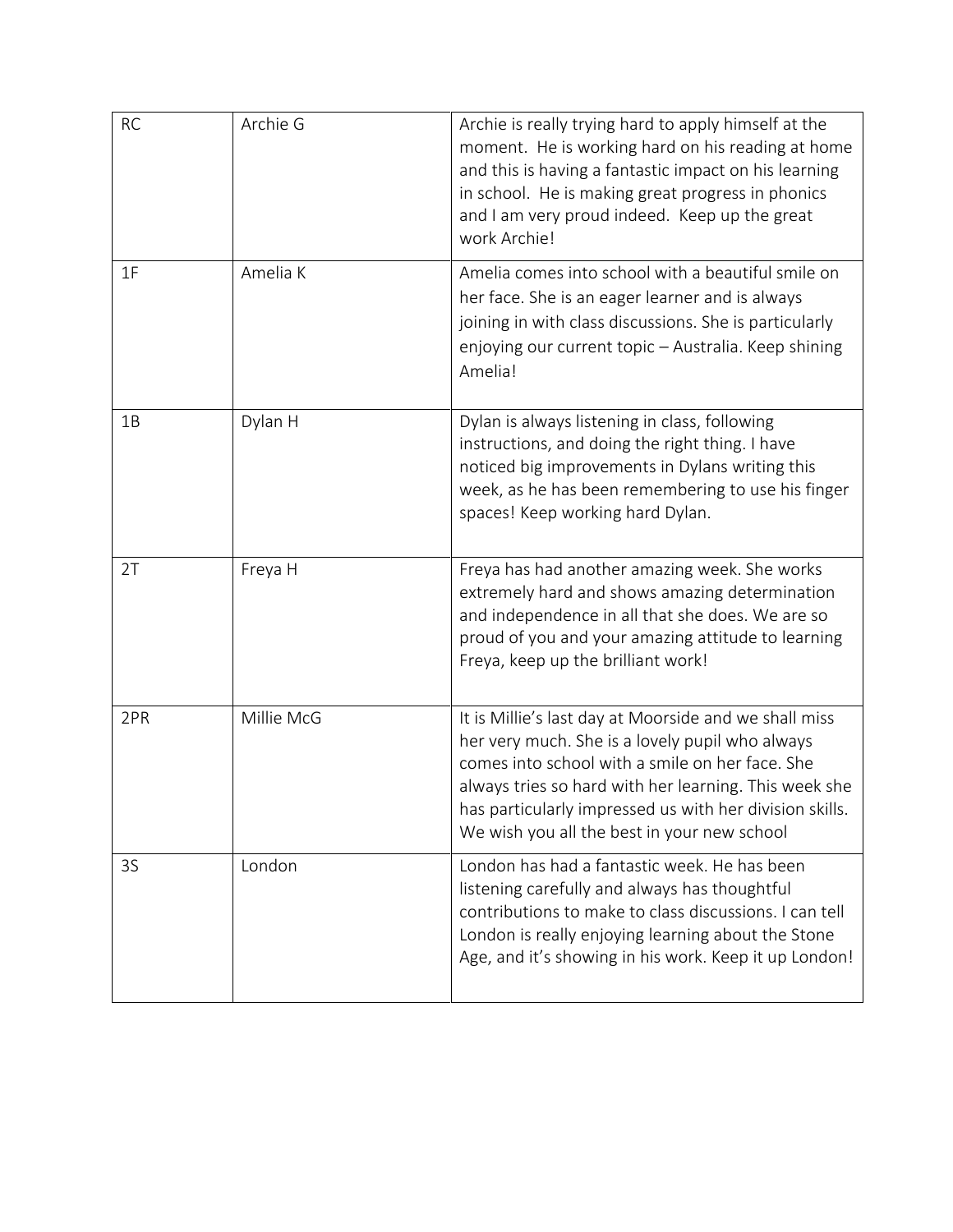| 3F                                                                                                                                                 | Ella M   | Ella has been working really hard on her maths this<br>week. She has a quiet determination and tries her<br>best to complete tasks independently. It can<br>sometimes be tricky but she never gives up, super<br>attitude Ella!                                                                                                                  |  |  |
|----------------------------------------------------------------------------------------------------------------------------------------------------|----------|--------------------------------------------------------------------------------------------------------------------------------------------------------------------------------------------------------------------------------------------------------------------------------------------------------------------------------------------------|--|--|
| Reader of the week:                                                                                                                                |          |                                                                                                                                                                                                                                                                                                                                                  |  |  |
| 4R                                                                                                                                                 | Mason K  | Mason's independence has increased recently. His<br>courage to tackle challenges directly and with no<br>worries is admirable. Mason is putting his best<br>efforts into his learning, and he should be proud of<br>himself, keep it up Mason!                                                                                                   |  |  |
| 4A                                                                                                                                                 | Summer H | Summer has had an excellent start to 2022. Her<br>effort in all lessons is fantastic and her work,<br>particularly her Writing, has improved so much over<br>the course of Year 4. Summer has also made<br>excellent choices at break times and is becoming a<br>kind and thoughtful friend to many of the other<br>children. Well done, Summer! |  |  |
| Reader of the week:                                                                                                                                |          |                                                                                                                                                                                                                                                                                                                                                  |  |  |
| Lily-May $P - 4R$                                                                                                                                  |          |                                                                                                                                                                                                                                                                                                                                                  |  |  |
| Lily -May has been flying up the leaderboard on Reading Plus recently and has been really<br>impressing me with her emphasis on her reading voice. |          |                                                                                                                                                                                                                                                                                                                                                  |  |  |
|                                                                                                                                                    |          |                                                                                                                                                                                                                                                                                                                                                  |  |  |
| 5T                                                                                                                                                 | Harry T  | Harry T works very well in class, whether<br>independently or in partners/groups. He is always<br>willing to offer a helping hand to other pupil and to<br>adults in school as well. His positive attitude<br>towards tasks and challenges make him an asset to<br>5T. Well done, Harry!                                                         |  |  |